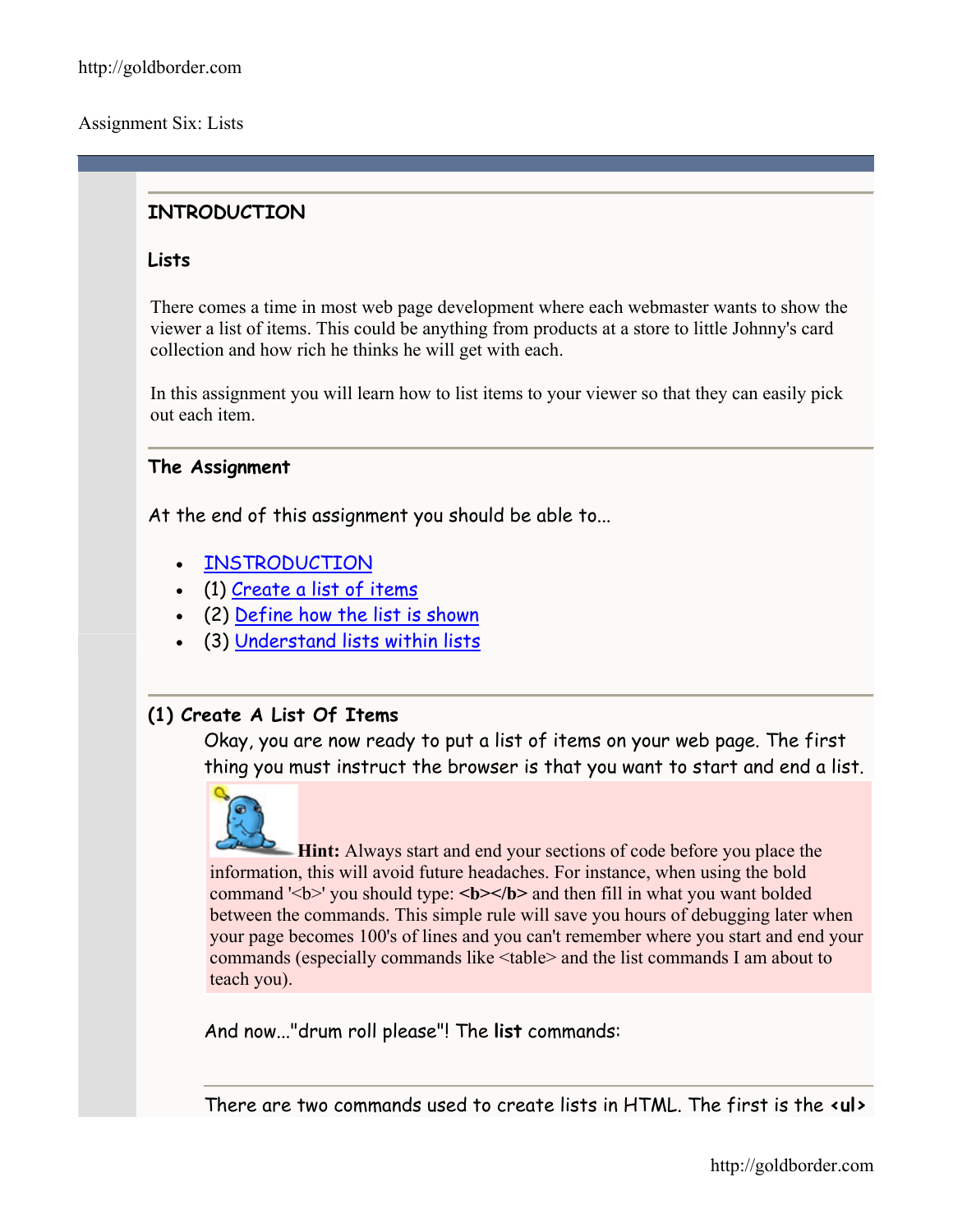(unordered), and the second is the **<ol>** (ordered) command.

**<ul>**: The <ul> command is used when you want to display a list of items with no particular number/lettering before each item. For example, if I wanted to list all the socks that my dryer has stolen from me and placed in the black hole I could do the following:

| Socks that are M.I.A. due to my dryer: | <b>Code Used</b>                                |
|----------------------------------------|-------------------------------------------------|
| half ankle white sock                  | $5$ -Socks that are M.I.A. due to my            |
| $\circ$                                | $\text{dryer:}\le b$                            |
| striped full length sock               | $\langle \text{ul} \rangle$                     |
| $\circ$                                | $\langle$ li half ankle white sock              |
| world's softest sock (I miss this      | $\langle$ li $\rangle$ striped full length sock |
| $\circ$                                | $\langle$ li> world's softest sock (I miss this |
| one the most)                          | one the most)                                   |
| wife's sock with fuzzy thing on it     | $\langle$ li wife's sock with fuzzy thing on    |
| $\circ$                                | it (this one I don't mind losing)               |
| (this one I don't mind losing)         | $\langle \rangle$ ul>                           |

Note: The <li> command is one of the exceptions where you do not need an ending command. Notice how I did not place any </li> commands?



Now it's time to work. Access your **page 3** and put the code for a basic page. Title the page in a manner that you will be showing a list of items about your animal. In the code of the page, place a list about your animal that deals with things it likes with a minimum of 5 items. I don't want numbers/letters in front of each item, just the little black dot. I wouldn't go beyond 10 items unless you really want to do a lot of work?

For an example, [see my page 3](http://goldborder.com/htmlguide/dave3.htm).

Notice how I did not have any <br> commands in my list? The **<li>** (list item) command automatically breaks to the next line and places the • before the item you want listed. You may have also noticed that the list is indented a little to the right? The command **<ul>** or **<ol>** will automatically indent your list to the right. When you end the list command with a  $\langle u \rangle$  or  $\langle v \rangle$ command, the browser will automatically move back to the left.

**<ol>**: The <ol> command is used when you want to display a list of items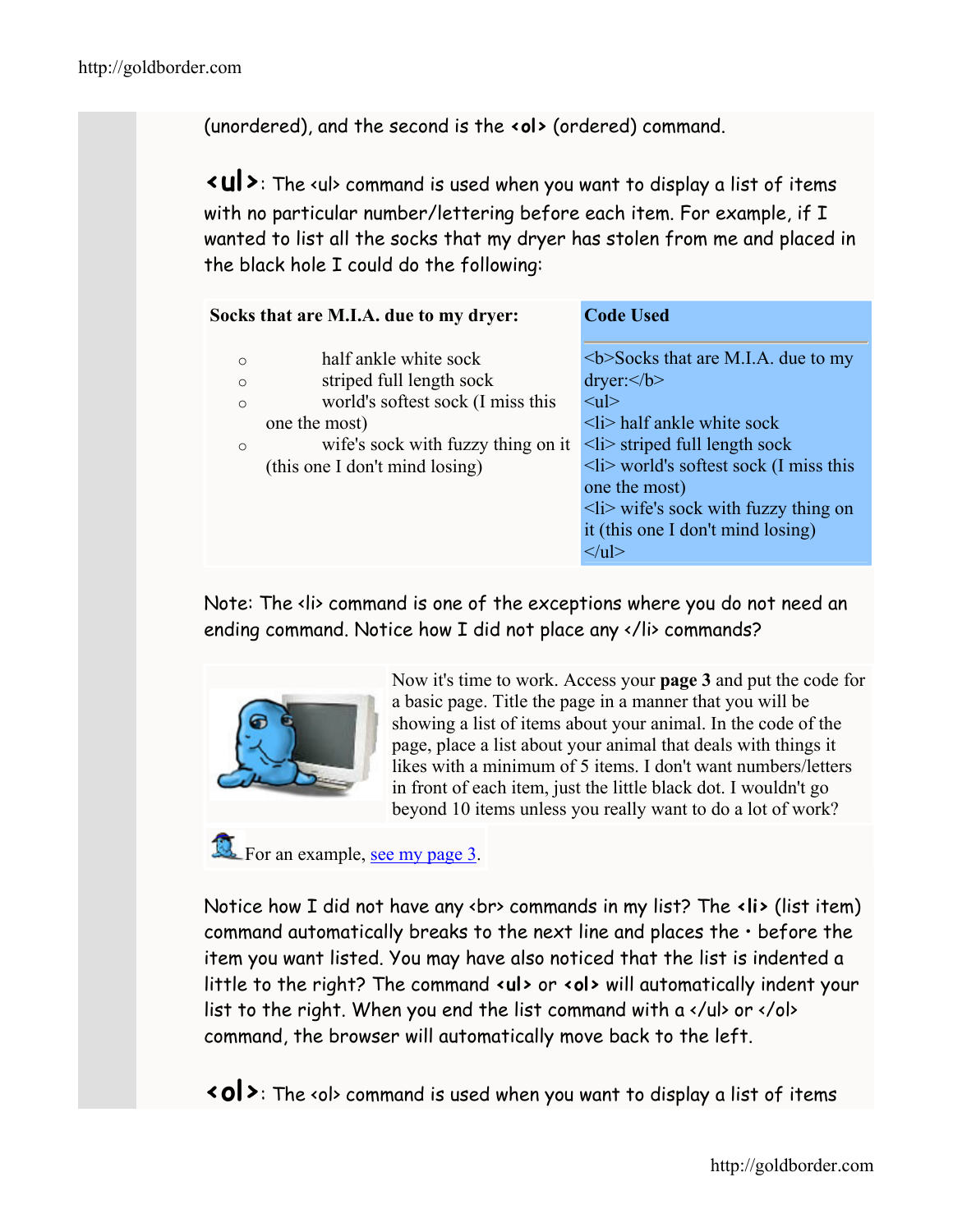with numbers/letters before each item. For example, if I wanted to list what I would buy if I found a dollar bill on the street in order of what I would most likely buy, I could do the following:

#### **Items I would buy with a Free dollar bill: Code Used**

- 5. candy bar
- 6. soda pop
- 7. sock (to replace one my dryer stole) 8. pay off \$1's worth of a credit card bill

<b>Items I would buy with a Free dollar  $b$ ill: $\langle b \rangle$  $\leq$  ol $>$  $\langle$ li $\rangle$  candy bar  $\langle$ li $\rangle$  soda pop  $\langle$ li $>$ sock (to replace one my dryer stole)  $\langle$ li> pay off \$1's worth of a credit card bill  $<|0|$ 



More work! Access your **page 3** and add code so that you have another list beneath your first list, this time listing items your animal dislikes. This time I want each item to have a number in front of it.

For an example, [see my updated page 3](http://goldborder.com/htmlguide/dave3b.htm).

## **(2) Define How The List Is Shown**

Since the <ol> command allows the list to be numbered or lettered, you can specify how you want the browser to list the items. This is done by giving the <ol> command an attribute called **type**. For example, I am going to do the same list above but have the browser use lettering instead of numbers for the items:

**Items I would buy with a Free dollar bill: Code Used**

| candy bar                       | <b>Items I would buy with a Free dollar</b>         |
|---------------------------------|-----------------------------------------------------|
| soda pop                        | bill: < <b>b</b>                                    |
| sock (to replace one my dryer   | <ol type="A"></ol>                                  |
| stole)                          | $\langle$ li> candy bar                             |
| pay off \$1's worth of a credit | $\langle i \rangle$ soda pop                        |
| card bill                       | $\langle$ li> sock (to replace one my dryer stole)  |
|                                 | $\langle$ li > pay off \$1's worth of a credit card |
|                                 | bill                                                |
|                                 | < 0                                                 |
|                                 |                                                     |

There are 5 types of listings you can accomplish in the <ol> command by using the **type** attribute: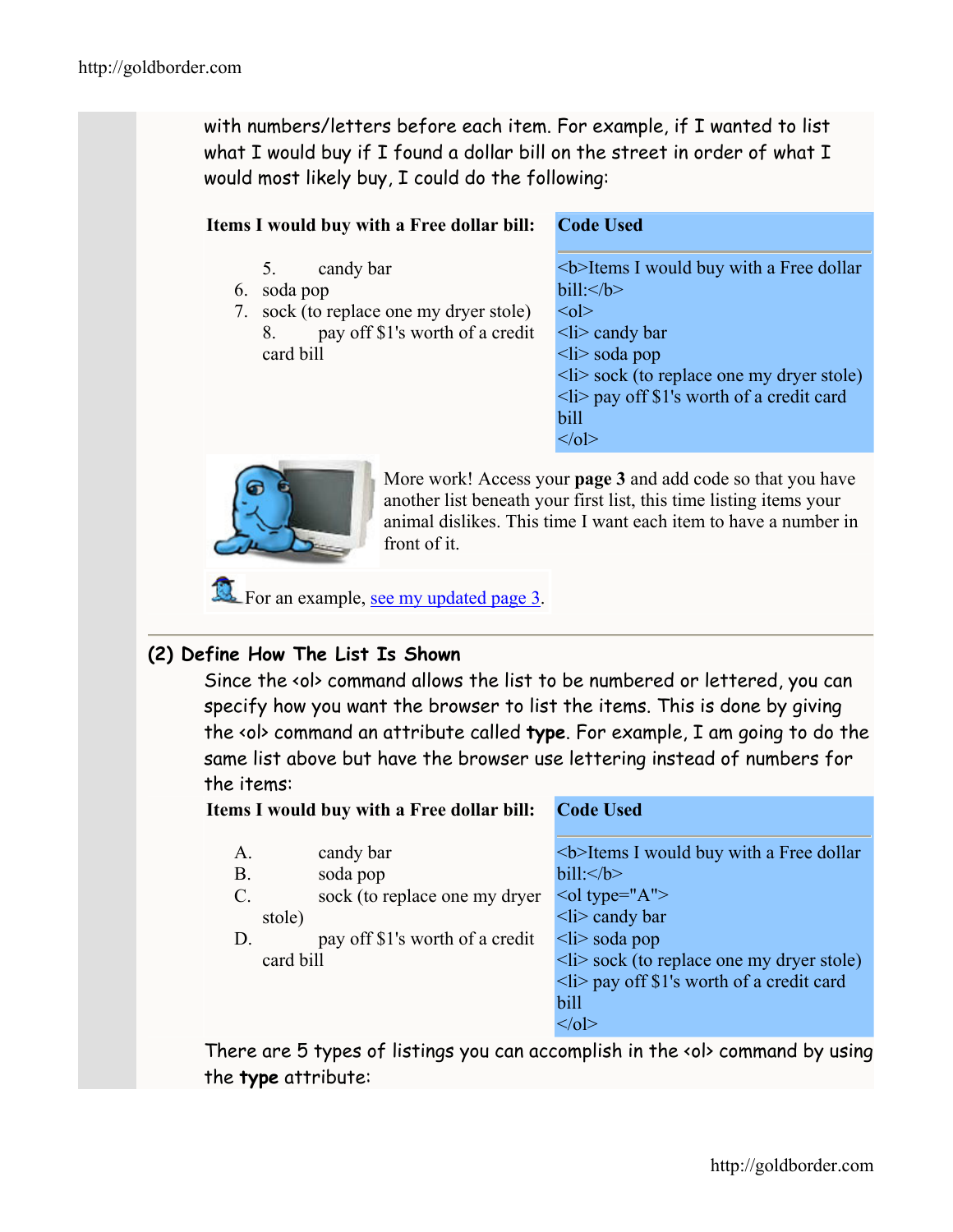- o **type="A"**, will list items using **uppercase letters**
- o **type="a"**, will list items using **lowercase letters**
- o **type="I"**, will list items using **uppercase roman numerals**
- o **type="i"**, will list items using **lowercase roman numerals**
- o **type="1"**, will list items using **numbers** (default)

As you may have noticed, the <ol> command defaults to numbers, unless you specify a different format for the listing. When a command has a default, it means the command will automatically do something a particular way unless you specifically instruct it to do it another way. Another example of this is the <font> command. The <font> command defaults to the color **black** unless you enter an attribute for a color like: <font color="blue">



More work? Yep, that's right. Access your **page 3** and add code so that you have another list beneath your second list, this time listing other animals your animal would not get along with. This time I want each item to have a lowercase letter in front of it.

For an example, [see my updated page 3](http://goldborder.com/htmlguide/dave3c.htm).

# **(3) Understand Lists Within Lists**

There are (2) great advantages to using either the <ul> or the <ol>.

The first is that when you add or remove items from the list (and you will), the browser will handle the numbering/lettering for the items. This saves a lot of time when you have large lists and decided to add/remove something from that list. In the old days of word processors/typewriters, if you created a list with 100 ways to tickle a frog and later decided item #36 should be removed because some old people were offended by the notion of using a feather brush on a frog, you would have to go to each item after #36 and renumber them. But with HTML, you can just simply remove the line with the feather brush, and the next time someone views your page the items will all numbered correctly.

The second is that you can included lists within lists and the browser will handle making the items/lists look proper within each other. For example, lets say I wanted a list of animals and beneath each animal I wanted to list some of their traits: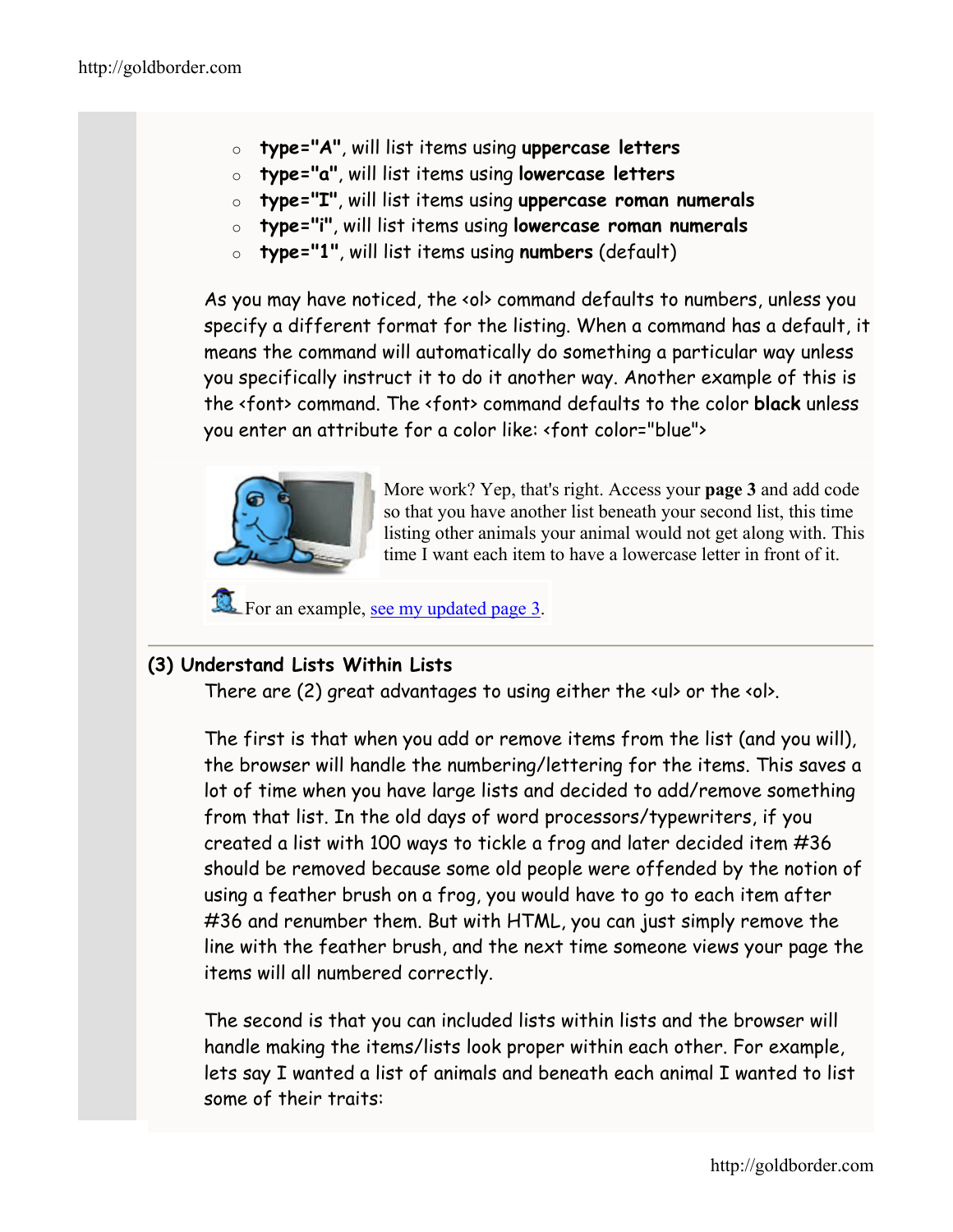|              | Animals and something about them:                                                                             | <b>Code Used</b>                                                                                                                                                                                                                                                                                                                           |
|--------------|---------------------------------------------------------------------------------------------------------------|--------------------------------------------------------------------------------------------------------------------------------------------------------------------------------------------------------------------------------------------------------------------------------------------------------------------------------------------|
| $\circ$      | frog<br>green as green can be<br>loves to jump                                                                | $5$ -Animals and something about<br>them: $<$ /b><br>$\langle ul \rangle$                                                                                                                                                                                                                                                                  |
| $\circ$      | hyena<br>no manners<br>laughs way to much                                                                     | $\langle$ li> frog<br>$\langle \text{ul} \rangle$<br>$\langle$ li> green as green can be                                                                                                                                                                                                                                                   |
| $\circ$<br>٠ | blue bellied snort blast<br>needs to cut down on the<br>blueberries<br>won't win any beauty contest <ul></ul> | $\langle$ li> loves to jump<br>$<$ /ul><br>$\langle i \rangle$ hyena<br>$\langle i \rangle$ no manners<br>$\langle$ li> laughs way to much<br>$<$ /ul><br>$\langle$ li $\rangle$ blue bellied snort blast<br>$<$ ul $>$<br>$\langle$ li> needs to cut down on the<br>blueberries<br>$\langle$ li> won't win any beauty contest<br>$<$ /ul> |
|              | <b>page 3</b> and add code so that all the following happens:                                                 | $<$ /ul><br>The last bit of work in this assignmentyeahh! Access your                                                                                                                                                                                                                                                                      |

- o Place a list under your 2nd and 3rd items in the first list that give 2 reasons why your animal likes those particular items
- o Place a list under your 1st and 4th items in the second list that give 2 reasons why your animal dislikes those particular items
- o Lastly, place a list in any of the items listed in the third list describing 2 reasons why that animal would not get along with your animal

For professionalism and making moving around easier on your viewer, you should place a link on your **page 3** to your **page 1** and **page 2**. The links should be something like "My Animal's Home Page" and "An Advertisement On My Animal". Of course you should use your own words and flair for creativity.

For an example, [see my updated page 3](http://goldborder.com/htmlguide/dave3d.htm).